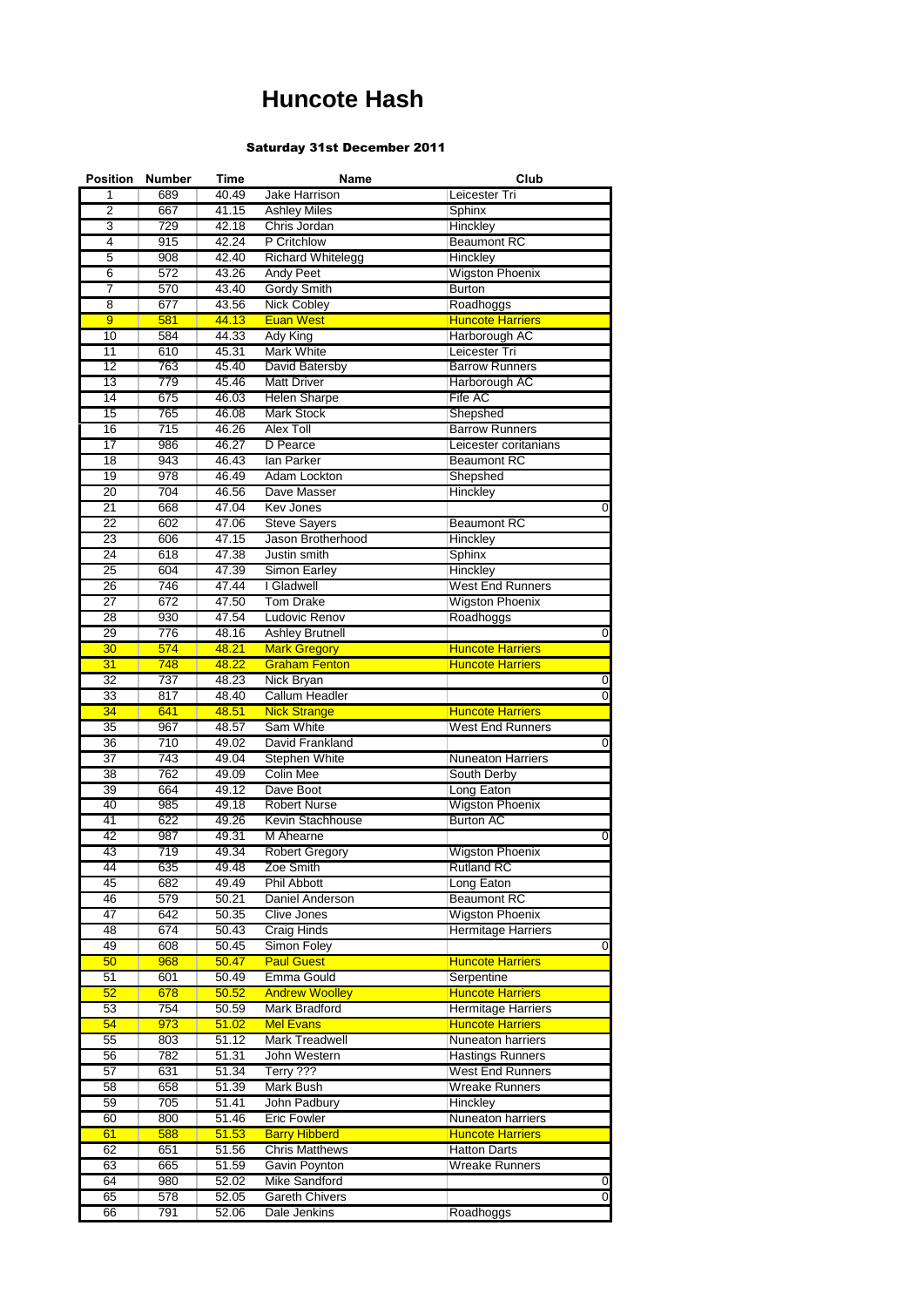| 67               | 790        | 52.09          | <b>Nick Wilson</b>                         | <b>Nuneaton harriers</b>                           |
|------------------|------------|----------------|--------------------------------------------|----------------------------------------------------|
| 68               | 681        | 52.10          | Peter Barzetovic                           | <b>Nuneaton Harriers</b>                           |
| 69               | 712        | 52.10          | <b>Andrew Fox</b>                          | O                                                  |
| 70               | 984        | 52.21          | <b>Steve Tampis</b>                        | Hinckley                                           |
| $\overline{71}$  | 745        | 52.31          | Shane Edge                                 | Harborough AC                                      |
| 72               | 966        | 52.40          | <b>Phil Stokes</b>                         | 0                                                  |
| 73               | 676        | 52.54          | Tony Jenkinson                             | $\overline{0}$                                     |
| 74               | 732        | 52.56          | <b>Jerry Wilkes</b>                        |                                                    |
|                  |            |                |                                            | Roadhoggs                                          |
| $\overline{75}$  | 650        | 52.58          | <b>Ross Harrison</b>                       | Leicester Tri                                      |
| 76               | 951        | 53.01          | <b>Jeff Dyson</b>                          | 0                                                  |
| 77               | 711        | 53.05          | <b>Fred Heath</b>                          | Nuneaton harriers                                  |
| 78               | 911        | 53.09          | <b>Emily Woodfield</b>                     | nuneaton harriers                                  |
| 79               | 760        | 53.10          | Jimmy Noone                                | <b>Wreake Runners</b>                              |
| 80               | 648        | 53.13          | David Limmer                               | 0                                                  |
| 81               | 687        | 53.14          | Dave Lodwick                               | Roadhoggs                                          |
| 82               | 969        | 53.18          | <b>Helen Talbot</b>                        | <b>Nuneaton harriers</b>                           |
| $\overline{83}$  | 690        | 53.23          | <b>Tim Matthews</b>                        | <b>Hatton Darts RC</b>                             |
| 84               | 939        | 53.27          | <b>Mary Hall</b>                           | Nuneaton harriers                                  |
| 85               | 764        | 53.30          | Royston Lee                                | <b>Barrow Runners</b>                              |
|                  |            |                |                                            |                                                    |
| 86               | 693        | 53.34          | <b>Malcolm Harris</b>                      | <b>Barrow Runners</b>                              |
| 87               | 596        | 53.35          | Paul Hudson                                | 0                                                  |
| 88               | 646        | 53.39          | <b>Mike Turner</b>                         | <b>Fleckney and Kibworth</b>                       |
| 89               | 781        | 53.42          | <b>Duncan Percy</b>                        | <b>Desford Striders</b>                            |
| 90               | 945        | 53.44          | Robin Richmond                             | <b>Bow Line</b>                                    |
| 91               | 918        | 53.45          | <b>Mike Tansey</b>                         | <b>Huncote Harriers</b>                            |
| 92               | 955        | 53.54          | David Clough                               | Long Eaton                                         |
| $\overline{93}$  | 766        | 54.04          | Paul Wooldridge                            | Shepshed                                           |
| 94               | 586        | 54.07          | Paul Hannah                                | <b>Stamford Striders</b>                           |
| 95               | 759        | 54.10          | <b>Richard Ford</b>                        | Long Eaton                                         |
|                  |            |                |                                            | <b>Beaumont RC</b>                                 |
| 96               | 726        | 54.18          | Aaran Sayers                               |                                                    |
| 97               | 901        | 54.19          | Jon Fimmermole                             | <b>Wreake Runners</b>                              |
| 98               | 761        | 54.25          | <b>Chris Perry</b>                         | <b>Barrow Runners</b>                              |
| 99               | 630        | 54.26          | <b>Tony Siddon</b>                         | <b>Huncote Harriers</b>                            |
| 100              | 771        | 54.26          | <b>Darren Newton</b>                       | <b>Huncote Harriers</b>                            |
| 101              | 960        | 54.30          | Matthew Johnson                            | Hinckley                                           |
| 102              | 680        | 54.33          | Anthony Norman                             | <b>Nuneaton Harriers</b>                           |
| 103              | 767        | 54.40          | David Kind                                 | <b>Hermitage Harriers</b>                          |
| 104              | 903        | 54.42          | <b>Mark Jelley</b>                         | <b>Wreake Runners</b>                              |
|                  |            |                |                                            |                                                    |
|                  |            |                |                                            |                                                    |
| 105              | 706        | 54.48          | David Wheeler                              | <b>Fleckney and Kibworth</b>                       |
| 106              | 993        | 54.51          | <b>Lewis Culpin</b>                        | 0                                                  |
| 107              | 755        | 54.52          | Joanne Matthews                            | <b>Hermitage Harriers</b>                          |
| 108              | 997        | 55.09          | Ivan Balchin                               | $\overline{0}$                                     |
| 109              | 666        | 55.10          | <b>Richard Thomas</b>                      | <b>Huncote Harriers</b>                            |
| 110              | 777        | 55.35          | Graham Rolfe                               | Harborough AC                                      |
| 111              | 998        | 55.40          | Neil Auckland                              | <b>Desford Striders</b>                            |
| 112              | 649        | 55.42          | Christopher Limmer                         | Hinckley                                           |
| $\overline{113}$ | 647        | 55.46          | <b>Simon Hart</b>                          | <b>Huncote Harriers</b>                            |
| 114              | 661        | 55.55          |                                            |                                                    |
| 115              | 787        |                | <b>Robert Sharratt</b><br><b>Tom Hinds</b> | <b>Burton AC</b><br><b>Hermitage Harriers</b>      |
|                  |            | 55.55          |                                            |                                                    |
| 116              | 921        | 55.56          | Paul Langham                               | Roadhoggs                                          |
| 117              | 902        | 56.06          | <b>Matthew Noble</b>                       | <b>Wreake Runners</b>                              |
| 118              | 695        | 56.09          | Jonothan Grezon                            | <b>Hatton Darts RC</b>                             |
| 119              | 954        | 56.12          | Denis Thompson                             | <b>West End Runners</b>                            |
| 120              | 670        | 56.14          | Craig Johnson                              | <b>Hermitage Harriers</b>                          |
| 121              | 576        | 56.15          | Eamon O'Hanlon                             | <b>Burton AC</b>                                   |
| 122              | 925        | 57.02          | <b>Tim Ferguson</b>                        | <b>Wigston Phoenix</b>                             |
| 123              | 912        | 57.08          | <b>William Chang</b>                       | Long Eaton                                         |
| 124              | 957        | 57.17          | Andy Parmee                                | Leicester Tri                                      |
| 125              | 910        | 57.19          | Mark Ketnor                                | 0                                                  |
|                  |            |                |                                            |                                                    |
| 126              | 600        | 57.23          | David Gould                                | West Bromich Harriers                              |
| 127              | 612        | 57.27          | <b>Matthew Poynton</b>                     | <b>Wreake Runners</b>                              |
| 128              | 789        | 57.32          | <b>Tracy Elliott</b>                       | Leicester Coritanians                              |
| 129              | 739        | 57.41          | <b>Alistair Orencas</b>                    | <b>Huncote Harriers</b>                            |
| 130              | 644        | 57.46          | Wayne Higginson                            | 0                                                  |
| 131              | 964        | 57.51          | <b>Andrew Davies</b>                       | O                                                  |
| 132              | 814        | 57.52          | Gerard Sheahan                             | 0                                                  |
| 133              | 905        | 57.53          | <b>Duncan Foley</b>                        | <b>Huncote Harriers</b>                            |
| 134              | 948        | 57.55          | Nick Johnston                              | Harborough AC                                      |
| 135              | 923        |                |                                            |                                                    |
|                  |            | 58.06          | <b>Brian Mackey</b>                        | <b>Huncote Harriers</b>                            |
| 136              | 613        | 58.10          | Kevan Naylor                               | <b>Barrow Runners</b>                              |
| 137<br>138       | 694<br>662 | 58.15<br>58.35 | <b>Robert Tate</b><br><b>Andy Wilford</b>  | <b>Huncote Harriers</b><br><b>Huncote Harriers</b> |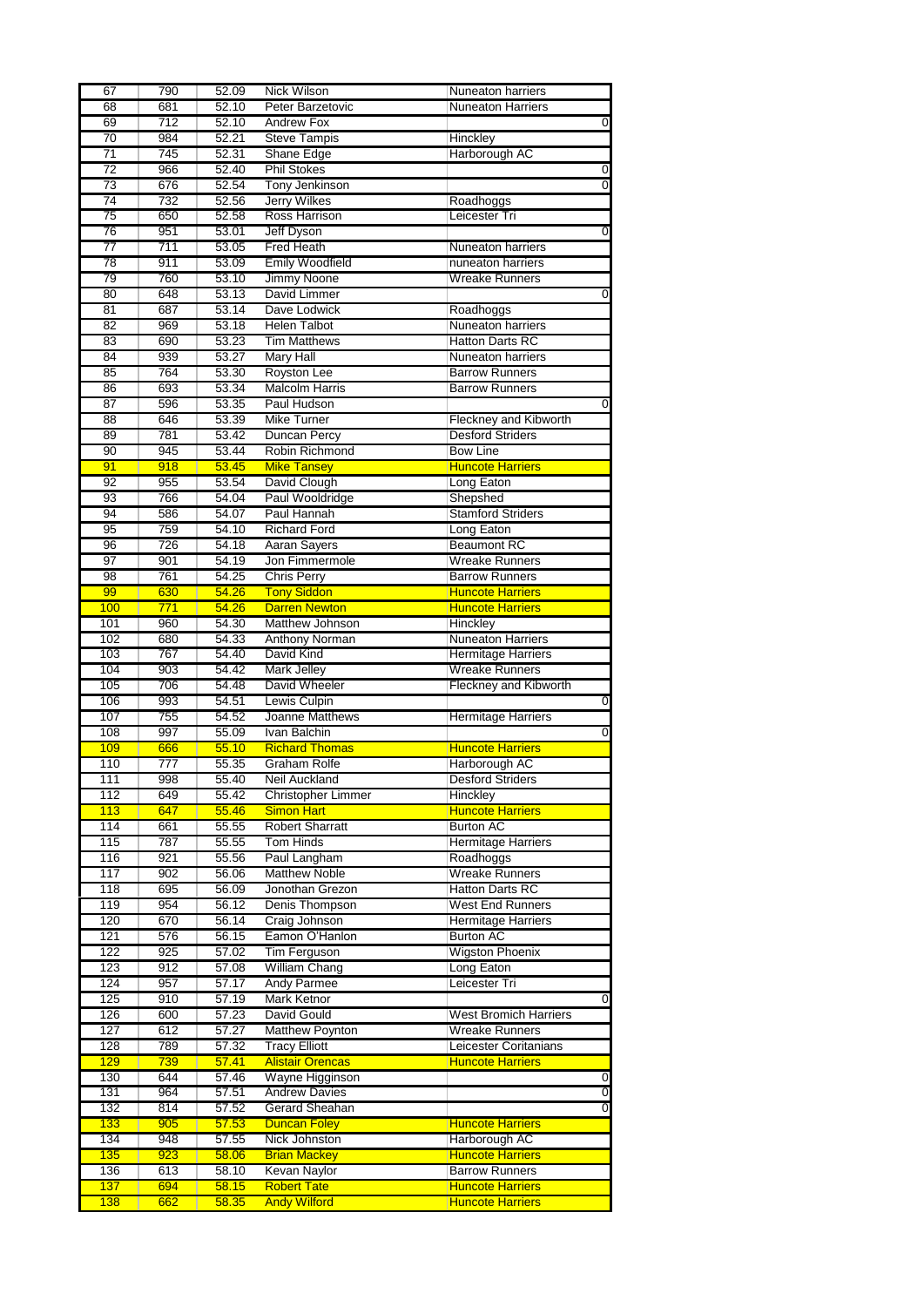|            | 617        | 58.37          | David Rose                        | wreake Runners                                 |                |
|------------|------------|----------------|-----------------------------------|------------------------------------------------|----------------|
| 140        | 734        | 58.46          | <b>Colin Bartlette</b>            | <b>Huncote Harriers</b>                        |                |
| 141        | 907        | 58.47          | <b>Chris Peak</b>                 |                                                | $\mathbf 0$    |
| 142        | 942        | 59.03          | <b>Tom Parker</b>                 | <b>Wreake Runners</b>                          |                |
| 143        | 722        | 59.18          | Callum Stanhope                   |                                                | $\overline{0}$ |
| 144        | 708        | 59.23          | Simon Easto                       | <b>Peel Road Runners</b>                       |                |
| 145        | 931        | 59.23          | <b>Martin Capell</b>              | Roadhoggs                                      |                |
| 146        | 740        | 59.26          | <b>Drew Brown</b>                 |                                                | $\overline{0}$ |
| 147        | 713        | 59.31          | <b>Bob White</b>                  | <b>Ivanhoe Runners</b>                         |                |
| 148        | 924        | 59.36          | Sonya Campbell                    |                                                | $\overline{0}$ |
| 149        | 806        | 59.38          | Jonathon Wells                    |                                                | 0              |
| 150        | 652        | 59.38          | <b>Wendy Freeman</b>              | <b>Hatton Darts</b>                            |                |
| 151        | 594        | 59.40          | James O'Dowd                      |                                                | $\overline{0}$ |
| 152        | 788        | 59.42          |                                   | 0                                              | $\overline{0}$ |
| 153        | 793        | 59.43          | <b>Micheal Newton</b>             |                                                | $\overline{0}$ |
| 154        | 615        | 59.52          | Linda Whitelegg                   | Hinckley                                       |                |
| 155        | 620        | 60.05          | David Smith                       |                                                | 0              |
| 156        | 753        | 60.09          | Tanya Brandon                     | <b>Wigston Phoenix</b>                         |                |
| 157        | 696        | 60.18          | <b>Andy Steel</b>                 | Wreake Runners                                 |                |
| 158        | 972        | 60.20          | Ron Walton                        | <b>Wigston Phoenix</b>                         |                |
| 159        | 725        | 60.27          | Phil Low                          | <b>West End Runners</b>                        |                |
| 160        | 749        | 60.30          | <b>Jon Milner</b>                 | <b>Huncote Harriers</b>                        |                |
| 161        | 944        | 60.35          | Roger Moon                        | <b>Beaumont RC</b>                             |                |
| 162        | 916        | 60.41          | Portia Smith                      | <b>Beaumont RC</b>                             |                |
| 163        | 683        | 60.44          | Damien Cowlishaw                  | Long Eaton                                     |                |
| 164        | 609        | 60.46          | <b>Mark Foley</b>                 | <b>Desford Striders</b>                        |                |
| 165        | 794        | 61.03          | <b>Caroline Findley</b>           | <b>Alnwick Harriers</b>                        |                |
| 166        | 928        | 61.07          | <b>Matthew Stell</b>              |                                                | 0              |
| 167        | 913        | 61.11          | David Plaxford                    | <b>Desford Striders</b>                        |                |
| 168        | 731        | 61.20          | <b>Catherine Rowe</b>             | Long Eaton                                     |                |
| 169        | 976        | 61.29          | Amanda Bradbury                   | Ivanhoe Runners                                |                |
| 170        | 949        | 61.33          | Peter Greenfield                  | Nuneaton harriers                              |                |
| 171        | 772        | 61.45          | David Quinn                       | <b>Peel Road Runners</b>                       |                |
| 172        | 599        | 61.50          | Jane Mayes                        | Wreake Runners                                 |                |
| 173        | 780        | 61.59          | Nicola James                      | Harborough AC                                  |                |
| 174        | 988        | 62.10          | <b>Paul Nealon</b>                | <b>Huncote Harriers</b>                        |                |
| 175        | 735        | 62.16          | <b>Rachel Mifsud</b>              |                                                | 0              |
| 176        | 995        | 62.30          | Lisa Dickson                      | <b>Desford Striders</b>                        |                |
| 177        | 994        | 62.35          | <b>Edward Baker</b>               |                                                | $\overline{0}$ |
| 178        | 941        | 62.44          | Carolyn Osbourne                  | <b>Ivanhoe Runners</b>                         |                |
| 179        | 786        | 62.47          | Jackie Brown                      | Roadhoggs                                      |                |
| 180        | 598        | 62.48          | Jamie Sly                         |                                                | 0              |
| 181        | 810        |                | <b>Jared Cross</b>                |                                                |                |
| 182        |            |                |                                   |                                                |                |
|            |            | 62.53          |                                   |                                                | $\overline{0}$ |
|            | 920        | 62.56          | Anissia White                     |                                                | $\overline{0}$ |
| 183        | 653        | 63.01          | <b>Terry Jones</b>                | <b>Barrow Runners</b>                          |                |
| 184        | 795        | 63.05          | Simone Wilson                     | Nuneaton harriers                              |                |
| 185        | 792        | 63.14          | G Biney                           | <b>Desford Striders</b>                        |                |
| 186        | 926        | 63.21          | Alison Ferguson                   | <b>Wigston Phoenix</b>                         |                |
| 187        | 716        | 63.32          | <b>Lorraine Toll</b>              | <b>Barrow Runners</b>                          |                |
| 188        | 707        | 63.40          | <b>Paul Parker</b>                | <b>Bow Line</b>                                |                |
| 189        | 616        | 63.41          | <b>Chris Unwin</b>                | <b>Huncote Harriers</b>                        |                |
| 190        | 709        | 63.42          | <b>Gill McGarey</b>               | Hinckley                                       |                |
| 191        | 607        | 63.46          | <b>Rob Pratt</b>                  | Hinckley                                       |                |
| 192        | 738        | 63.46          | <b>Steve Hatcher</b>              | Hinckley                                       |                |
| 193        | 589        | 63.47          | <b>Christopher Hockey</b>         |                                                | 0              |
| 194        | 953        | 63.48          | Neil Ketnor                       |                                                | $\overline{0}$ |
| 195        | 970        | 63.51          | <b>Lyons Negas</b>                |                                                | 0              |
| 196        | 922        | 63.52          | <b>Bernadette Owen</b>            | Fleckney and Kibworth                          |                |
| 197        | 769        | 63.54          | Rachel Argent                     | Long Eaton                                     |                |
| 198        | 643        | 63.56          | lan Frisby                        |                                                | 0              |
| 199        | 671        | 64.01          | <b>John Hayward</b>               | <b>Huncote Harriers</b>                        |                |
| 200        | 750        | 64.13          | Pete Long                         | <b>Rolls Royce Harriers</b>                    |                |
| 201        | 963        | 64.15          | <b>Julie Shepherd</b>             | <b>Huncote Harriers</b>                        |                |
| 202        | 728        | 64.19          | <b>Alex Doory</b>                 | <b>Huncote Harriers</b>                        |                |
| 203        | 590        | 64.19          | <b>Susan Gardner</b>              | <b>Huncote Harriers</b>                        |                |
| 204        | 685        | 64.22          | Rebecca Allton                    |                                                | 0              |
| 205        | 698        | 64.27          | Alex Bruce                        | <b>Nuneaton Harriers</b>                       |                |
| 206        | 929        | 64.31          | lan Waterland                     |                                                | 0              |
| 207        | 807        | 64.52          | M Orton                           |                                                | $\overline{0}$ |
| 208        | 756        | 64.56          | John Adams                        | Long Eaton                                     |                |
| 209<br>210 | 742<br>919 | 64.58<br>65.06 | <b>Gary Grimsley</b><br>lan White | <b>Desford Striders</b><br><b>Fell Runners</b> |                |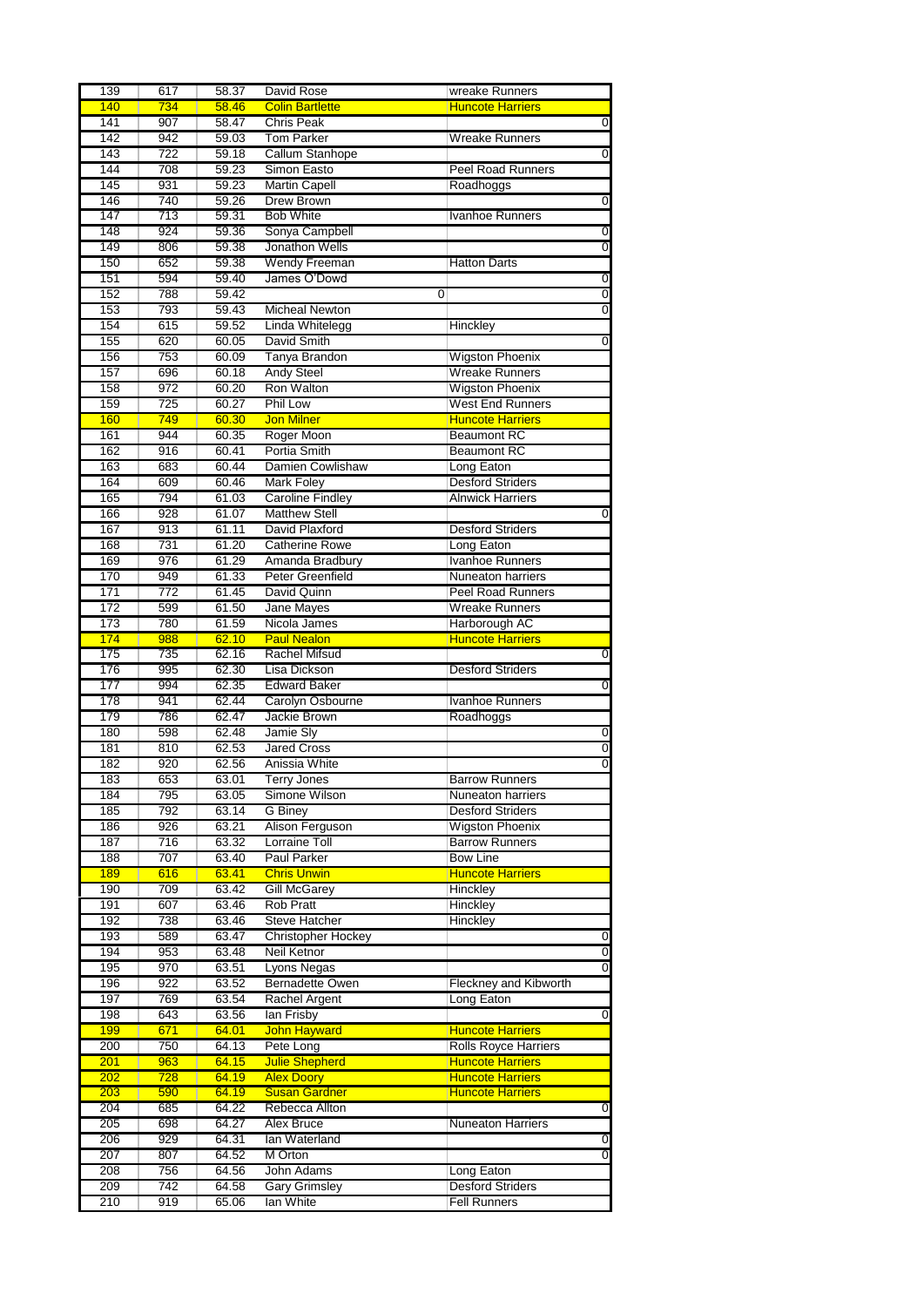|                  | 811              | 65.14        | <b>Stuart Cross</b>        |                           | 0                                                                   |
|------------------|------------------|--------------|----------------------------|---------------------------|---------------------------------------------------------------------|
| 212              | 804              | 65.56        | <b>Glenn Causer</b>        |                           | $\overline{0}$                                                      |
| 213              | 989              | 65.57        | Jane Fraser                | <b>Wigston Phoenix</b>    |                                                                     |
| 214              | 990              | 65.59        | lan Fraser                 | <b>Wigston Phoenix</b>    |                                                                     |
| 215              | 752              | 66.00        | John Gunnell               | <b>Wigston Phoenix</b>    |                                                                     |
| 216              | 638              | 66.07        | <b>Richard Furguson</b>    | Long Eaton                |                                                                     |
| 217              | 697              | 66.18        | Paul Symons                | <b>Whetstone Harriers</b> |                                                                     |
| 218              | 730              | 66.38        | <b>Bill Sheppard</b>       | Long Eaton                |                                                                     |
| 219              | 587              | 66.42        | Amanda Hannah              | <b>Stamford Striders</b>  |                                                                     |
| 220              | 785              | 66.48        | <b>Kevin Peel</b>          |                           | 0                                                                   |
| 221              | 582              | 66.51        | <b>Robert Cosgrove</b>     |                           | $\overline{0}$                                                      |
| 222              | 774              | 66.54        | <b>Vicky Parker</b>        | Long Eaton                |                                                                     |
| 223              | 636              | 66.56        | Paul Ridgeway              | hermitage Harriers        |                                                                     |
| $\overline{224}$ | $\overline{720}$ | 67.05        | <b>Heidi Rose</b>          | Wigston Phoenix           |                                                                     |
| 225              | 783              | 67.24        | <b>Kris Cortury</b>        |                           | 0                                                                   |
| 226              | 585              | 67.35        | Jackie King                | Harborough AC             |                                                                     |
| 227              | 935              | 67.36        | Simon Hudson               |                           | $\overline{0}$                                                      |
| 228              | 714              | 67.37        | Rob Grundy                 |                           | $\overline{0}$                                                      |
| 229              | 813              | 67.48        | Simon Rayner               |                           | $\overline{0}$                                                      |
| 230              | 723              | 67.50        | <b>Tony Lay</b>            | <b>Huncote Harriers</b>   |                                                                     |
| 231              | 629              | 67.52        | <b>Colin Bostock</b>       | Long Eaton                |                                                                     |
| 232              | 768              | 67.55        | John Golding               | Leicester Tri             |                                                                     |
| 233              | 669              | 67.55        | <b>David Saunders</b>      | Leicester Coritanians     |                                                                     |
| 234              | 816              | 67.55        | Chris Burgh                | Leicester Tri             |                                                                     |
| 235              | 937              | 67.55        | <b>Richard Tinker</b>      | Leicester Tri             |                                                                     |
| 236              | 626              | 67.55        | <b>Andy Foster</b>         | Leicester Tri             |                                                                     |
| 237              | 624              | 67.55        | <b>Nick Deakin</b>         | Leicester Tri             |                                                                     |
| 238              | 625              | 67.55        | Jeanette Foster            | Leicester Tri             |                                                                     |
| 239              | 611              | 67.55        | Katrina Kemp               | Leicester Tri             |                                                                     |
| 240              | 938              | 67.55        | Nicola Roder               | Leicester Tri             |                                                                     |
| 241              | 959              | 68.08        | <b>Matthew Broadbent</b>   |                           | 0                                                                   |
| 242              | 809              | 68.10        | Vince Armstrong            |                           | $\overline{0}$                                                      |
| $\overline{243}$ | 805              | 68.12        | Joseph Sheahan             |                           | $\overline{0}$                                                      |
| 244              | 962              | 68.30        | Lawrence Hayward           |                           | $\overline{0}$                                                      |
| 245              | 724              | 68.41        | <b>GT Hudson</b>           | <b>Nuneaton harriers</b>  |                                                                     |
| 246              | 797              | 68.49        | Jo Johnstone               | Harborough AC             |                                                                     |
| 247              | 699              | 69.00        | Darren Lyons               | <b>Nuneaton Harriers</b>  |                                                                     |
| 248              | 639              | 69.07        | <b>Thomas Dable</b>        | <b>Kenilworth Runners</b> |                                                                     |
|                  |                  |              |                            |                           |                                                                     |
|                  |                  |              |                            |                           |                                                                     |
| 249              | 796              | 69.11        | Sarah Garford              | Hinckley                  |                                                                     |
| 250              | 958              | 69.13        | John Broadbent             |                           | 0                                                                   |
| 251              | 747              | 69.39        | Peter Sylvester            | wigston Phoenix           |                                                                     |
| 252              | 623              | 70.00        | <b>Tony Hall</b>           |                           | $\overline{0}$                                                      |
| 253              | 656              | 70.01        | John Starbuck              | <b>Birstall</b>           |                                                                     |
| 254              | 917              | 70.06        | <b>Rich Smith</b>          | <b>BMF</b>                |                                                                     |
| 255              | 992              | 70.08        | Jeff Burbidge              |                           |                                                                     |
| 256              | 637              | 70.15        | Dave Muddimer              | <b>Wigston Phoenix</b>    |                                                                     |
| 257              | 758              | 70.23        | Danielle Jackson           |                           |                                                                     |
| 258              | 757              | 70.24        | <b>Thomas Lewis</b>        |                           |                                                                     |
| 259              | 904              | 70.28        | Rebecca Bowler             |                           |                                                                     |
| 260              | 956              | 70.28        | Maria White                | Long Eaton                |                                                                     |
| 261              | 940              | 70.44        | <b>Trish McPherson</b>     | <b>Ivanhoe Runners</b>    |                                                                     |
| 262              | 977              | 70.44        | Rosie Dear                 | <b>Ivanhoe Runners</b>    |                                                                     |
| 263              | 718              | 70.56        | <b>Francis Breane</b>      | <b>Desford Striders</b>   |                                                                     |
| 264              | 991              | 70.59        | Craig Burbidge             |                           |                                                                     |
| 265              | 660              | 71.04        | <b>Carol Sharratt</b>      | Hatton Darts RC           | $\overline{0}$<br>$\mathbf 0$<br>$\overline{0}$<br>$\mathbf 0$<br>0 |
| 266              | 815              | 71.05        | Peter Plumpton             |                           | $\mathbf 0$                                                         |
| 267              | 627              | 71.16        | <b>Andy Burnett</b>        | <b>Beaumont RC</b>        |                                                                     |
| 268              | 801              | 71.31        | Jenny Green                | Hinckley                  |                                                                     |
| 269              | 979              | 71.47        | Sandra Stevens             |                           | 0                                                                   |
| 270              | 934              | 72.01        | Carolanne Hall             | <b>Ivanhoe Runners</b>    |                                                                     |
| 271              | 673              | 72.01        | <b>Richard Gadesby</b>     |                           |                                                                     |
| 272              | 684              | 72.04        | Paul Allton                |                           | 0<br>$\Omega$                                                       |
| 273              | 996              | 72.06        | <b>Seema Patel</b>         | <b>Huncote Harriers</b>   |                                                                     |
| 274              | 593              | 72.08        | <b>Hilary Springthorpe</b> | <b>Huncote Harriers</b>   |                                                                     |
| 275              | <u>721</u>       | <b>72.11</b> | lain Longford              | <b>Huncote Harriers</b>   |                                                                     |
| 276              | 580              | 72.12        | <b>Claire Moore</b>        | <b>Huncote Harriers</b>   |                                                                     |
| 277              | 975              | 72.17        | V Sherwood                 | leicester Tri             |                                                                     |
| 278              | 974              | 72.17        | <b>Chris Sherwood</b>      | Leicester Tri             |                                                                     |
| 279              | 733              | 72.36        | Lin Farrow                 | Harborough AC             |                                                                     |
| 280              | 619              | 72.41        | <b>Bob Aird</b>            | <b>Barrow Runners</b>     |                                                                     |
| 281              | 628              | 72.43        | Karl Woods                 |                           | 0                                                                   |